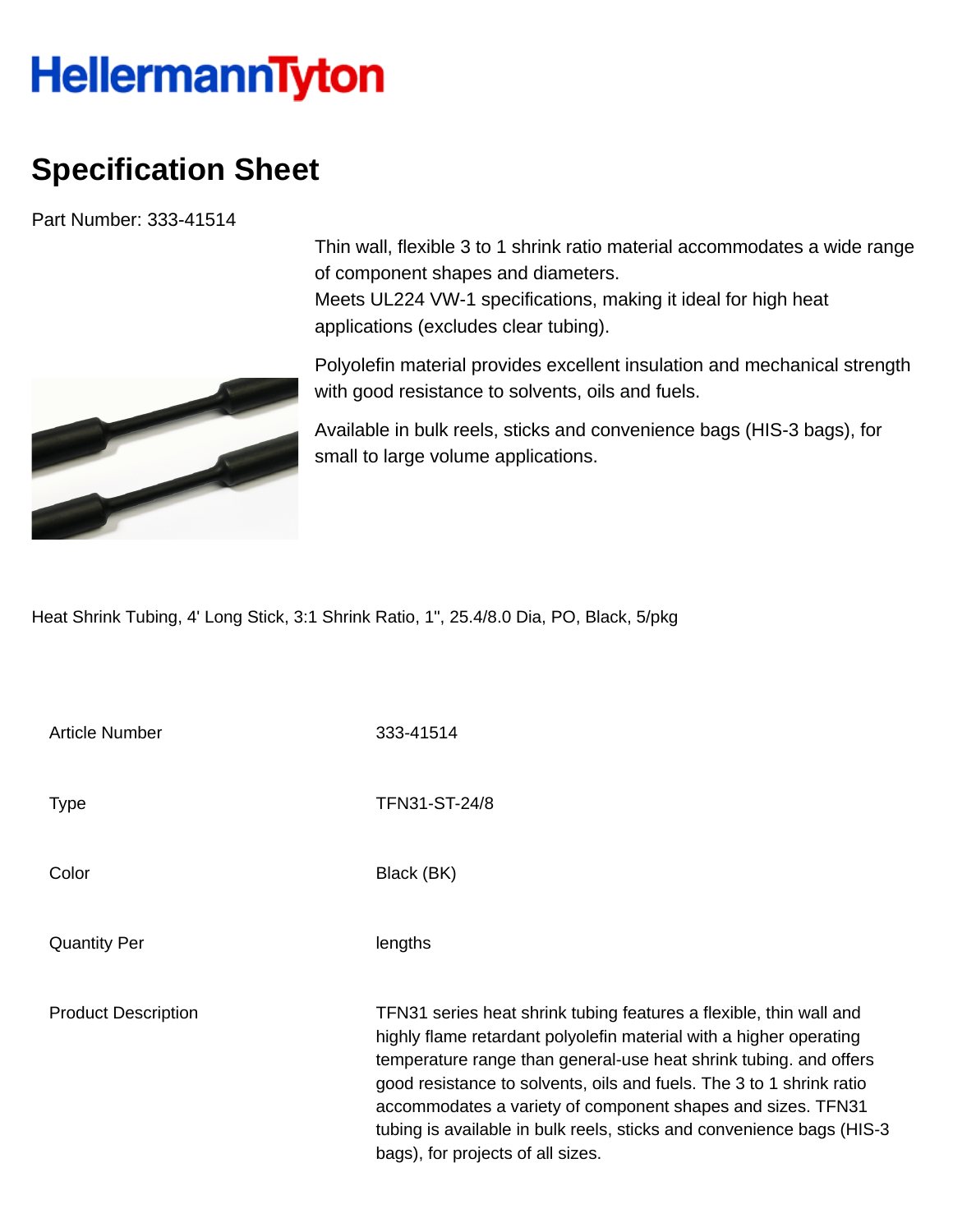| <b>Short Description</b>     | Heat Shrink Tubing, 4' Long Stick, 3:1 Shrink Ratio, 1", 25.4/8.0 Dia,<br>PO, Black, 5/pkg |  |
|------------------------------|--------------------------------------------------------------------------------------------|--|
| <b>Global Part Name</b>      | TFN31-ST-24/8-PO-X-BK                                                                      |  |
| Length L (Metric)            | 1.22                                                                                       |  |
| Variant                      | Thin-Wall                                                                                  |  |
| Nominal Diameter (Imperial)  | $\mathbf 1$                                                                                |  |
| Nominal Diameter (Metric)    | 24                                                                                         |  |
| Wall Thickness WT (Imperial) | .047                                                                                       |  |
| Wall Thickness WT (Metric)   | 1.20                                                                                       |  |
|                              |                                                                                            |  |
| Material                     | Polyolefin, cross-linked (PO-X)                                                            |  |
| <b>Material Shortcut</b>     | PO-X                                                                                       |  |
| Flammability                 | <b>UL 224 VW-1</b>                                                                         |  |
| Halogen Free                 | No                                                                                         |  |
| <b>Operating Temperature</b> | -58°F to +275°F (-50°C to +135°C)                                                          |  |
| Reach Compliant (Article 33) | Yes                                                                                        |  |